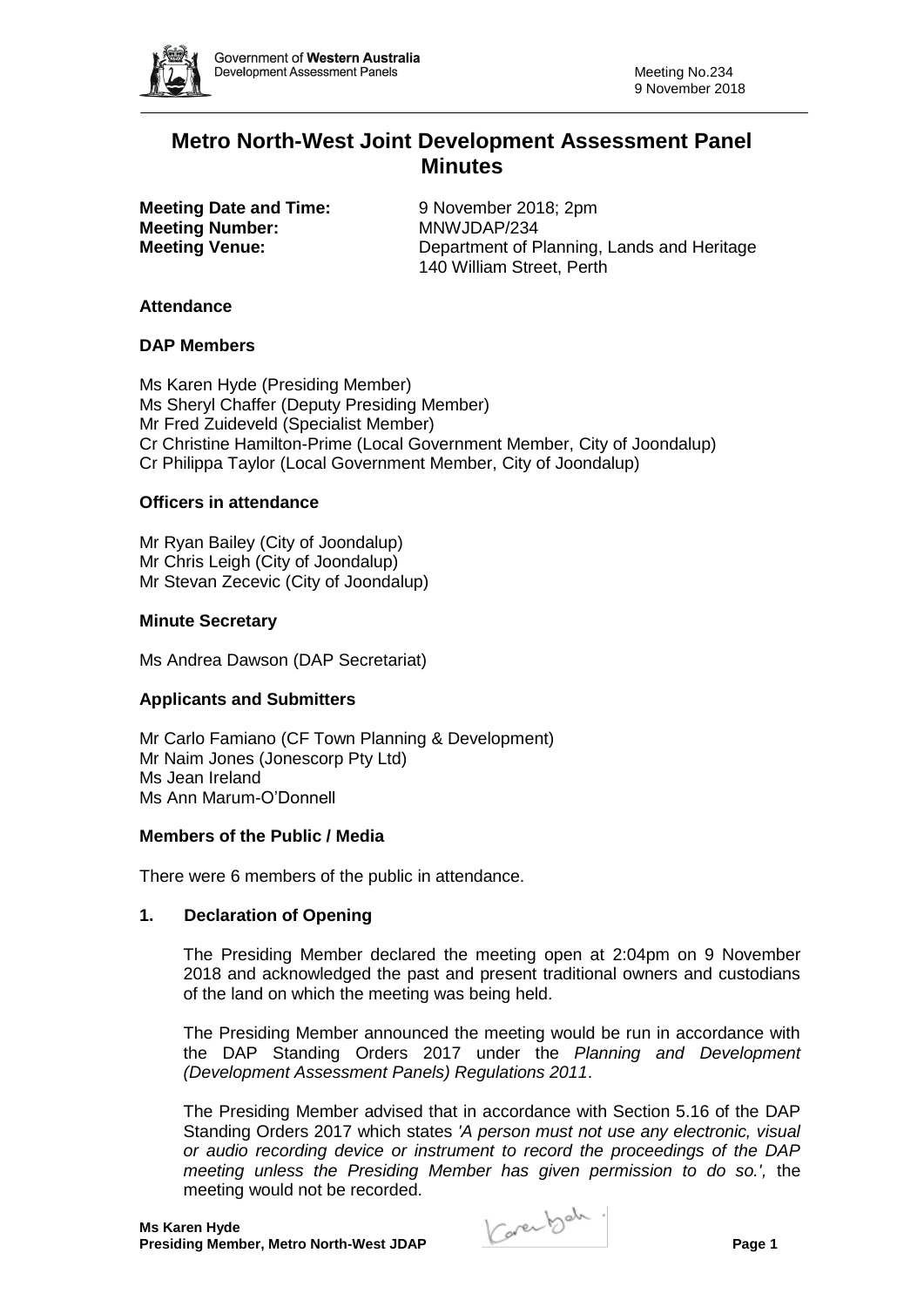

# **2. Apologies**

Nil

#### **3. Members on Leave of Absence**

Nil

#### **4. Noting of Minutes**

DAP members noted that signed minutes of previous meetings are available on the [DAP website.](https://www.planning.wa.gov.au/7578.aspx)

#### **5. Declaration of Due Consideration**

All members declared that they had duly considered the documents.

#### **6. Disclosure of Interests**

DAP Member, Ms Karen Hyde, declared an impartiality interest in item 8.1. Taylor Burrell Barnett who is Ms Hyde's employer has been appointed by the City of Joondalup to advise on the future planning framework for Housing Opportunity Areas. Ms Hyde has had no involvement in the past planning framework, the context for which these applications are to be determined. Ms Hyde does not have a pecuniary interest in any of the applications.

In accordance with section 4.6.1 and 4.6.2 of the DAP Standing Orders 2017, the Deputy Presiding Member determined that the member listed above, who had disclosed an impartiality interest, was permitted to participate in discussion and voting on the items.

DAP Member, Ms Sheryl Chaffer, declared an impartiality interest in item 8.1. The applicant has stated that this development is intended to be in partnership with the Department of Communities Opening Doors Shared Equality Scheme (Land & Housing). Ms Chaffer's daughter is employed by the Department of communities but does not have any involvement with the above scheme or land and housing.

In accordance with section 4.6.1 and 4.6.2 of the DAP Standing Orders 2017, the Presiding Member determined that the member listed above, who had disclosed an impartiality interest, was permitted to participate in discussion and voting on the items.

# **7. Deputations and Presentations**

- **7.1** Ms Jean Ireland addressed the DAP against the application at Item 8.1 and responded to questions from the panel.
- **7.2** Ms Ann Marum-O'Donnell on behalf of Mr Chris Walker addressed the DAP against the application at Item 8.1.
- **7.3** Mr Naim Jones (Jonescorp Pty Ltd) addressed the DAP in support of the application at Item 8.1 and responded to questions from the panel.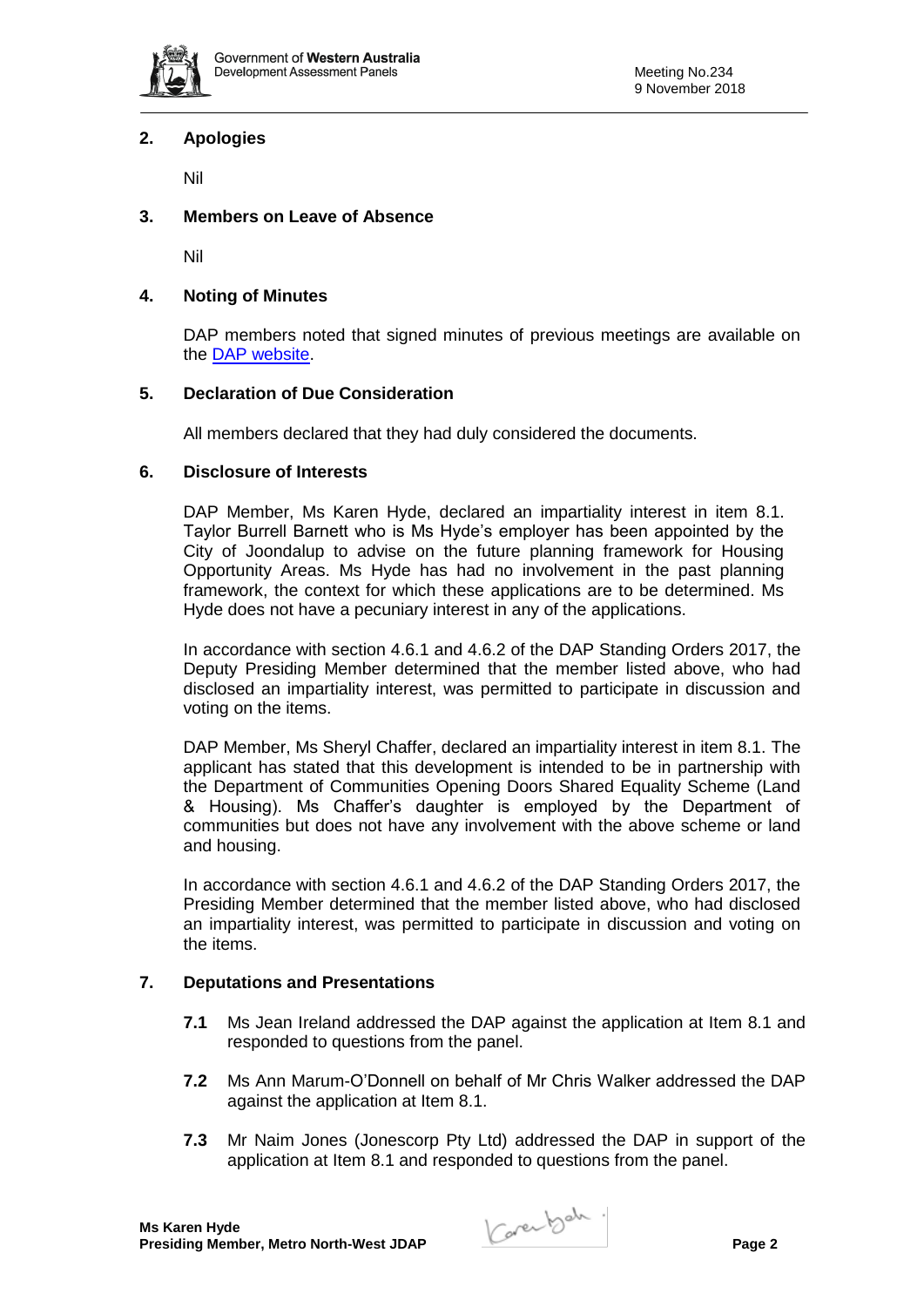

- **7.4** Mr Carlo Famiano (CF Town Planning & Development) addressed the DAP in support of the application at Item 8.1 and responded to questions from the panel.
- **7.5** The City of Joondalup addressed the DAP in relation to the application at Item 8.1 and responded to questions from the panel.

# **8. Form 1 – Responsible Authority Reports – DAP Application**

**8.1** Property Location: Lot 33 and Lot 34 Tuart Trail, Edgewater Development Description: Fourteen (14) Multiple Dwellings Applicant: CF Town Planning & Development Owner: Mr Edwin Cornelissen & Jonescorp Pty Ltd Responsible Authority: City of Joondalup DAP File No: DAP/18/01433

# **REPORT RECOMMENDATION**

**Moved by:** Cr Philippa Taylor **Seconded by:** Cr Christine Hamilton-Prime

That the Metro North-West DAP resolves to:

**Refuse** DAP Application reference DAP/18/01433 and accompanying plans (Attachment 3) in accordance with Clause 68 of the *Planning and Development (Local Planning Schemes) Regulations 2015, Metropolitan Region Scheme* and the provisions of the City of Joondalup's *Local Planning Scheme No. 3* for the following reasons:

- 1. The proposed development is not consistent with Schedule 2, clause 67 (n) and (m) of the *Planning and Development (Local Planning Scheme) Regulations 2015, due to the following:*
	- 1.1 The development does not incorporate appropriate consideration of the local context and character of the area.
	- 1.2 The development is not appropriate in terms of its massing and design, and does not appropriately negotiate between the existing built form and the intended future character of the area.
- 2 In accordance with Schedule 2, clause 67 (b) and (e) of the *Planning and Development (Local Planning Scheme) Regulations 2015*, the proposed development is not consistent with Schedule 1 – Design Principles of draft *State Planning Policy 7: Design of the Built Environment* due to the following:
	- 2.1 The development does not provide passive environmental design measures which adequately respond to the site conditions and local climate of the area including, but not limited to, solar access to habitable rooms and outdoor living areas, thermal performance and access to natural ventilation.
	- 2.2 The development lacks an adequate level of internal amenity and provides limited views of amenity for some units.
	- 2.3 The design quality is lacking with limited creatively, design integrity and detail.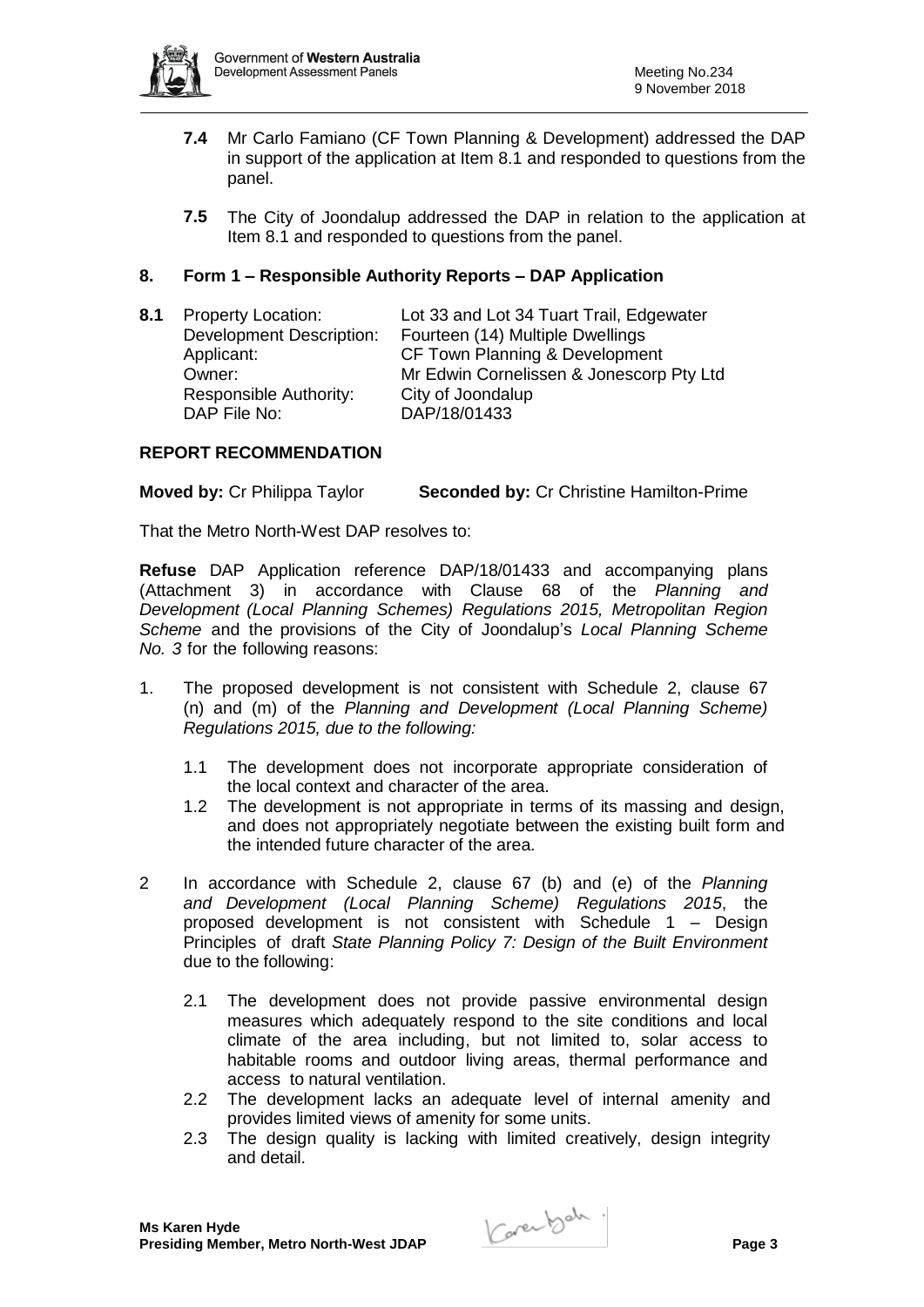

- 3 In accordance with Schedule 2, clause 67 (g) of the *Planning and Development (Local Planning Scheme) Regulations 2015,* the proposed development is not consistent with the objectives of the City of Joondalup's *Residential Development Local Planning Policy*, due to the following:
	- 3.1 The development does not provide an improved streetscape outcome.
	- 3.2 The proposal does not enhance or complement the visual character of the surrounding built form.
	- 3.3 The design does not provide a high-quality built form outcome in relation to its design and layout/positioning of some units.
- 4. In accordance with Schedule 2, clause 67 (g) of the *Planning and Development (Local Planning Scheme) Regulations 2015,* the proposed development does not comply with *Schedule 1 – Subdivision and development conditions* of the City of Joondalup's *Residential Development Local Planning Policy* as there is insufficient technical evidence to support the proposed location of the street trees and on-street bays within the Tuart Trail road reserve, due to the proximity of existing underground services. It is therefore unclear if the required number of street trees/car bays can be accommodated within the verge.
- 5. The proposed development is not consistent with Schedule 2, clause 67 (c) and (s) of the *Planning and Development (Local Planning Scheme) Regulations 2015*, as the width of the internal vehicle access way does not comply with clause 6.3.4 (Design of car parking spaces) under *State Planning Policy 3.1: Residential Design Codes* and the relevant *Australian Standard*  AS2890.1 (as amended).

# **AMENDING MOTION 1**

**Moved by:** Mr Fred Zuideveld **Seconded by:** Nil

That refusal reason 2.2 be deleted and remaining reasons be renumbered accordingly.

**The Amending Motion LAPSED for want of a seconder.**

# **AMENDING MOTION 2**

**Moved by: Ms Sheryl Chaffer <b>Seconded by:** Ms Karen Hyde

That refusal reason 2.3 be amended to read as follows:

*The design quality is inadequate with regard to creativity, design integrity and detail.*

**REASON:** The panel determined that whilst a level of information had been provided with the application in terms of design and detail that the application was still inadequate to meet the requirements of the City's policy.

# **The Amending Motion was put and CARRIED UNANIMOUSLY**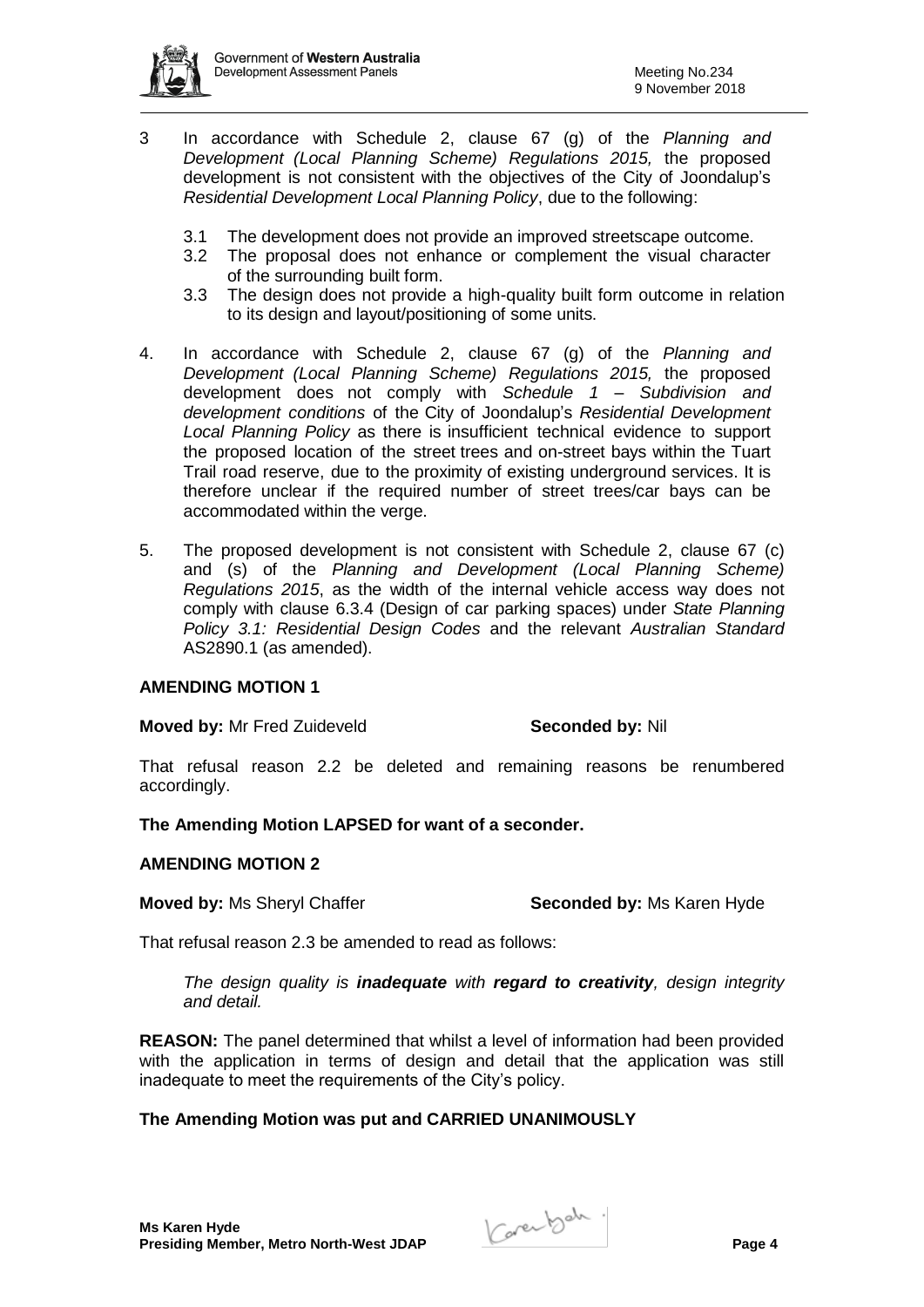

#### **AMENDING MOTION 3**

**Moved by:** Ms Sheryl Chaffer **Seconded by:** Mr Fred Zuideveld

That refusal reason 4 be deleted and remaining reasons be renumbered accordingly.

# **The Amending Motion was put and LOST (2/3).**

For: Ms Sheryl Chaffer Mr Fred Zuideveld

Against: Ms Karen Hyde Cr Christine Hamilton-Prime Cr Philippa Taylor

# **REPORT RECOMMENDATION (AS AMENDED)**

**Refuse** DAP Application reference DAP/18/01433 and accompanying plans (Attachment 3) in accordance with Clause 68 of the *Planning and Development (Local Planning Schemes) Regulations 2015, Metropolitan Region Scheme* and the provisions of the City of Joondalup's *Local Planning Scheme No. 3* for the following reasons:

- 1. The proposed development is not consistent with Schedule 2, clause 67 (n) and (m) of the *Planning and Development (Local Planning Scheme) Regulations 2015, due to the following:*
	- 1.1 The development does not incorporate appropriate consideration of the local context and character of the area.
	- 1.2 The development is not appropriate in terms of its massing and design, and does not appropriately negotiate between the existing built form and the intended future character of the area.
- 2 In accordance with Schedule 2, clause 67 (b) and (e) of the *Planning and Development (Local Planning Scheme) Regulations 2015*, the proposed development is not consistent with Schedule 1 – Design Principles of draft *State Planning Policy 7: Design of the Built Environment* due to the following:
	- 2.1 The development does not provide passive environmental design measures which adequately respond to the site conditions and local climate of the area including, but not limited to, solar access to habitable rooms and outdoor living areas, thermal performance and access to natural ventilation.
	- 2.2 The development lacks an adequate level of internal amenity and provides limited views of amenity for some units.
	- 2.3 The design quality is inadequate with regard to creativity, design integrity and detail.
- 3 In accordance with Schedule 2, clause 67 (g) of the *Planning and Development (Local Planning Scheme) Regulations 2015,* the proposed development is not consistent with the objectives of the City of Joondalup's *Residential Development Local Planning Policy*, due to the following:
	- 3.1 The development does not provide an improved streetscape outcome.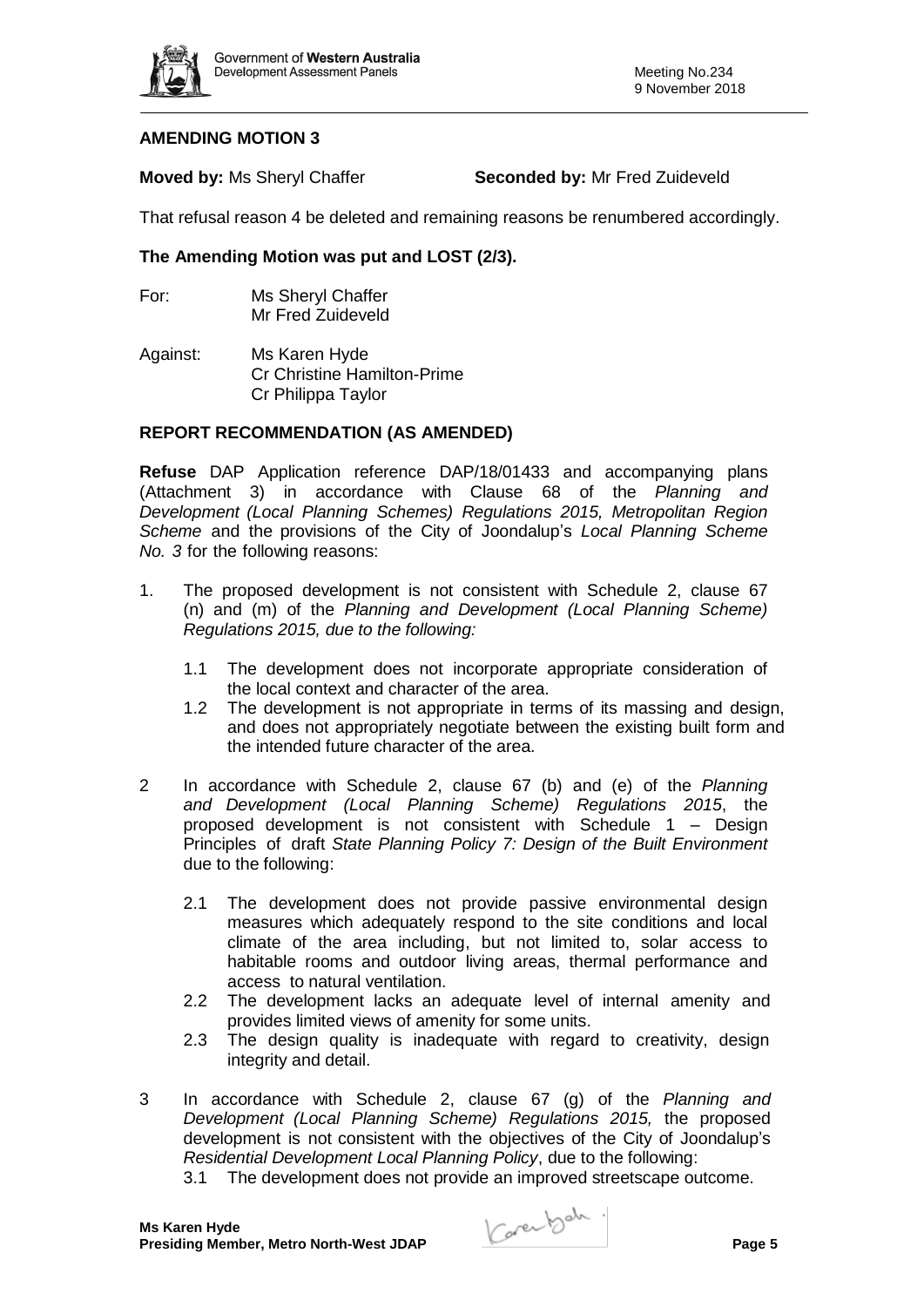

- 3.2 The proposal does not enhance or complement the visual character of the surrounding built form.
- 3.3 The design does not provide a high-quality built form outcome in relation to its design and layout/positioning of some units.
- 4. In accordance with Schedule 2, clause 67 (g) of the *Planning and Development (Local Planning Scheme) Regulations 2015,* the proposed development does not comply with *Schedule 1 – Subdivision and development conditions* of the City of Joondalup's *Residential Development Local Planning Policy* as there is insufficient technical evidence to support the proposed location of the street trees and on-street bays within the Tuart Trail road reserve, due to the proximity of existing underground services. It is therefore unclear if the required number of street trees/car bays can be accommodated within the verge.
- 5. The proposed development is not consistent with Schedule 2, clause 67 (c) and (s) of the *Planning and Development (Local Planning Scheme) Regulations 2015*, as the width of the internal vehicle access way does not comply with clause 6.3.4 (Design of car parking spaces) under *State Planning Policy 3.1: Residential Design Codes* and the relevant *Australian Standard*  AS2890.1 (as amended).

**REASON:** In accordance with details contained in the Responsible Authority Report and Amending Motion.

**The Report Recommendation (as amended) was put and CARRIED UNANIMOUSLY.**

**9. Form 2 – Responsible Authority Reports – Amending or cancelling DAP development approval**

Nil

# **10. Appeals to the State Administrative Tribunal**

The Presiding Member noted the following State Administrative Tribunal Applications –

| <b>Current Applications</b> |      |                                |                                     |  |
|-----------------------------|------|--------------------------------|-------------------------------------|--|
| <b>LG Name</b>              |      | <b>Property Location</b>       | <b>Application Description</b>      |  |
| City                        | of I | Lots 348 and 347 (50 and       | (14)<br>Construction of<br>fourteen |  |
| Joondalup                   |      | Littorina Avenue,<br>52)       | multiple dwellings                  |  |
|                             |      | Heathridge                     |                                     |  |
| City                        | of   | (3)<br>& 126<br>Lot 125<br>(1) | Fourteen (14) Multiple Dwellings    |  |
| Joondalup                   |      | Chipala Court, Edgewater       |                                     |  |
| City                        | of   | Lot 18 (6) Wanneroo Road,      | Extension to the Shopping Centre    |  |
| <b>Stirling</b>             |      | Yokine                         | (Dog Swamp)                         |  |
| City                        | of   | Lot 157 (2A) Sanderling        | <b>Mixed Use Development</b>        |  |
| Stirling                    |      | Street, and Lot 604 (114)      |                                     |  |
|                             |      | Cedric Street Stirling WA      |                                     |  |
|                             |      | 6021                           |                                     |  |
| City                        | of   | (2)<br>Plantation<br>Lot 14691 | <b>Retirement Complex</b>           |  |
| Stirling                    |      | Street, Menora                 | Bethanie Aged Care)                 |  |